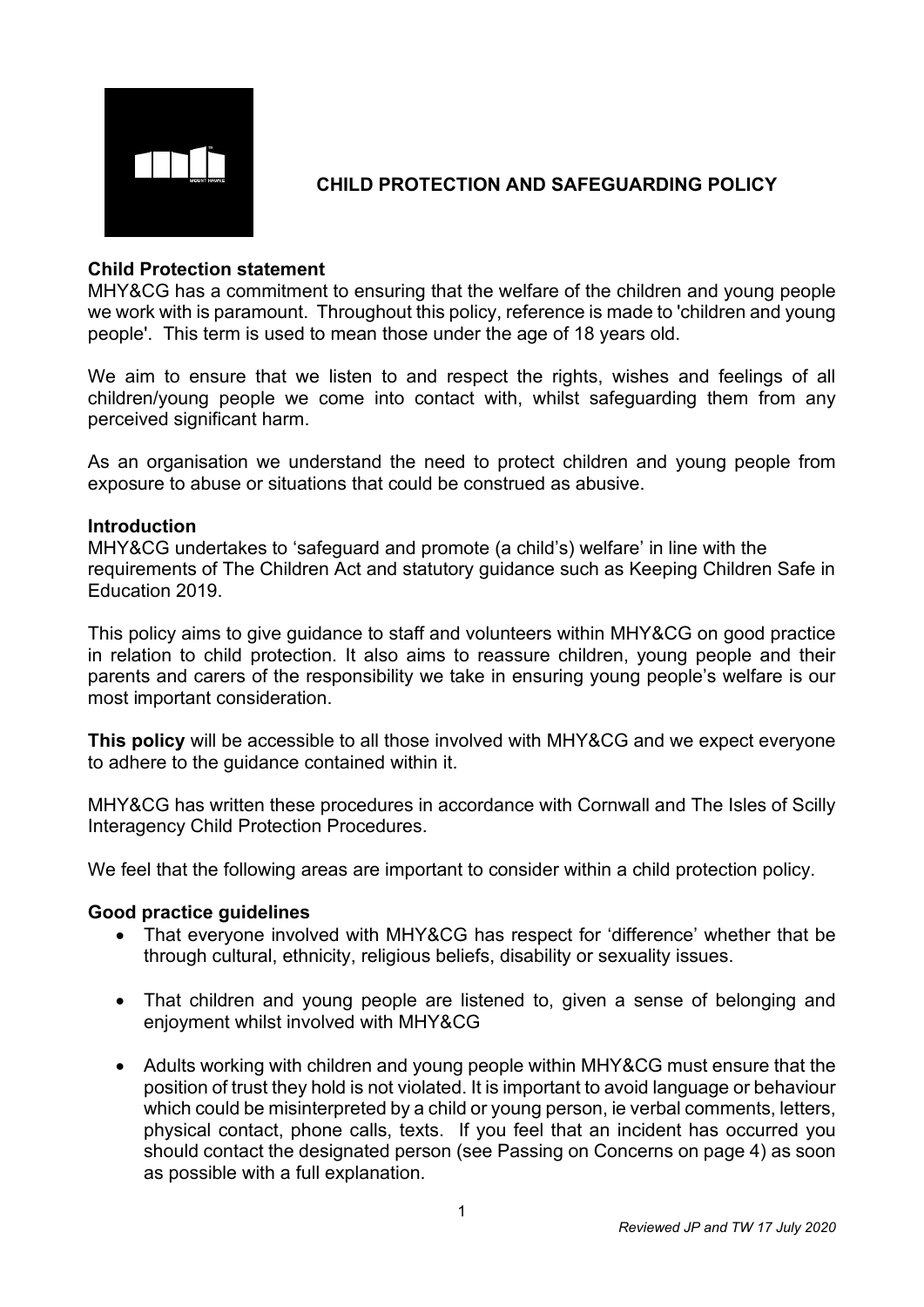- Abusive or discriminatory language is unacceptable by anyone within the organisation.
- A risk assessment should be undertaken when planning any activity with a child/young person, eg ratio of adults to children, safety of activity, ages and abilities of young people, mode of transport between activities The risk assessment should be held on record for a period not less than 18 months.
- Always seek the parent/carer and young person's permission (if of sufficient age and understanding) if any help is needed with personal care.
- If children/young people are involved in any transport arrangements as part of the organisation's activities, consent of the parent/carer must be obtained and the driver should ensure that the appropriate car insurance cover (ie business insurance) is in place. The child should always be seated safely and seatbelts worn.
- Ensure that emergency contact numbers for parents/carers are easily accessible to those accompanying the trip and to a designated contact point within MHY&CG
- Permission of parents/carers and children should be sought if taking photographs and before they are used for any purpose within the project. Advice should be taken from parents/carers regarding which name is to be used against the photograph of their child. All photographs taken by the MHY&CG are the property of the park and should not be distributed outside of the project without the agreement of all those involved. This includes website/newspapers and newsletters.

## **Recruitment of staff and training**

- MHY&CG operates a safe recruitment procedure, ensuring that all paid staff and volunteers who may carry out 'regulated activity' with regard to children (as defined by the Disclosure and Barring Service) undergo Enhanced DBS checks prior to their starting date.
- Original copies of any relevant qualifications may be requested.
- Two written references will be requested and held on HR file.
- MHY&CG has a commitment to the ongoing staff development of its workers and volunteers. Individual needs for training will always be considered alongside any training issues relevant to the whole organisation eg child protection, first aid.
- Safeguarding training will be mandatory on employment and updated every three years for relevant staff.

## **Involvement with other agencies**

MHY&CG often is involved with other organisations and groups during the course of activities with young people. Prior to arranging and confirming any activities assurance will be sought from other organisations that good practice and child protection procedures are in place and adhered to. A copy of our own policy will be made available to that organisation on request